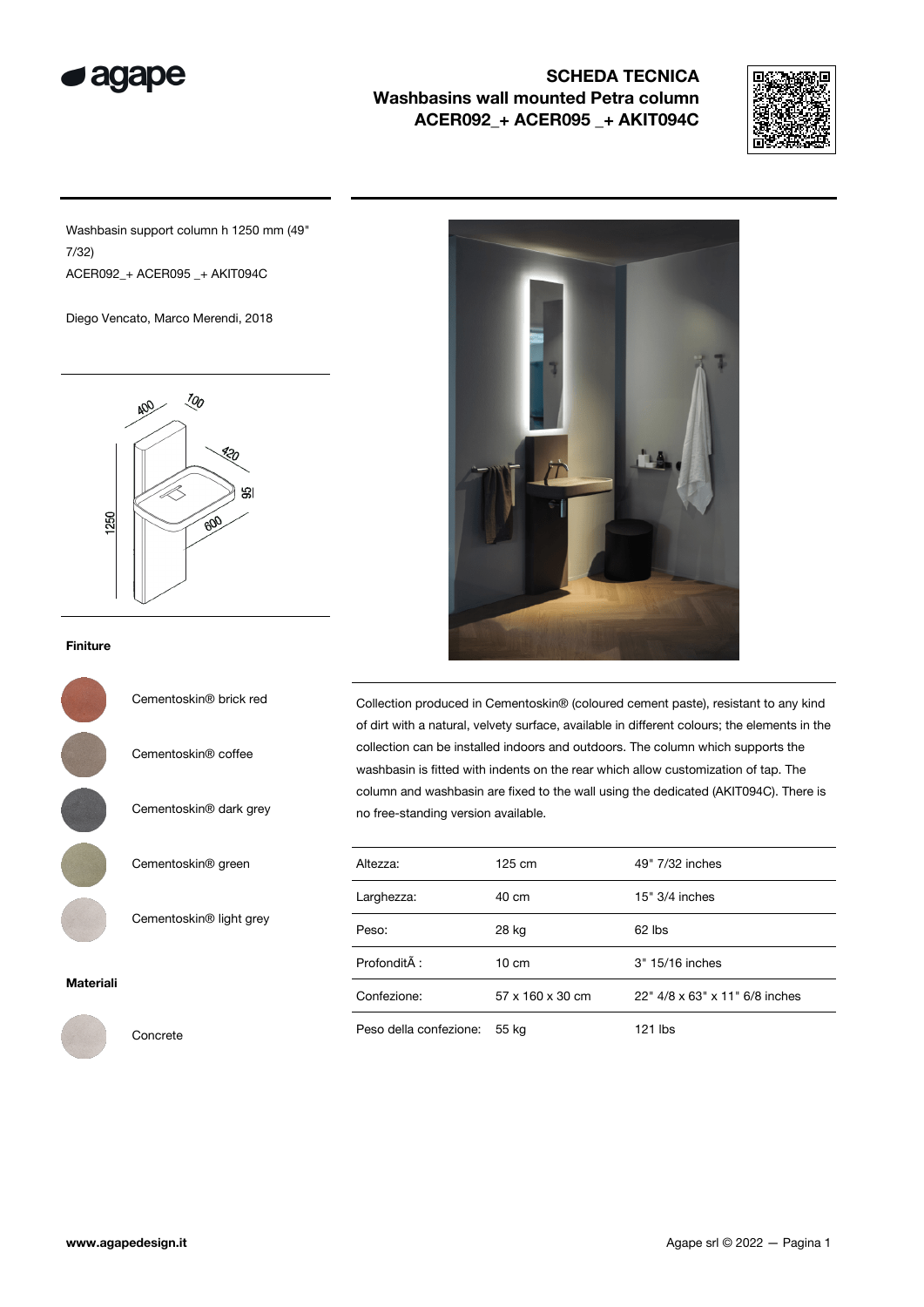

SCHEDA TECNICA Washbasins wall mounted Petra column ACER092\_+ ACER095 \_+ AKIT094C



Main dimensions